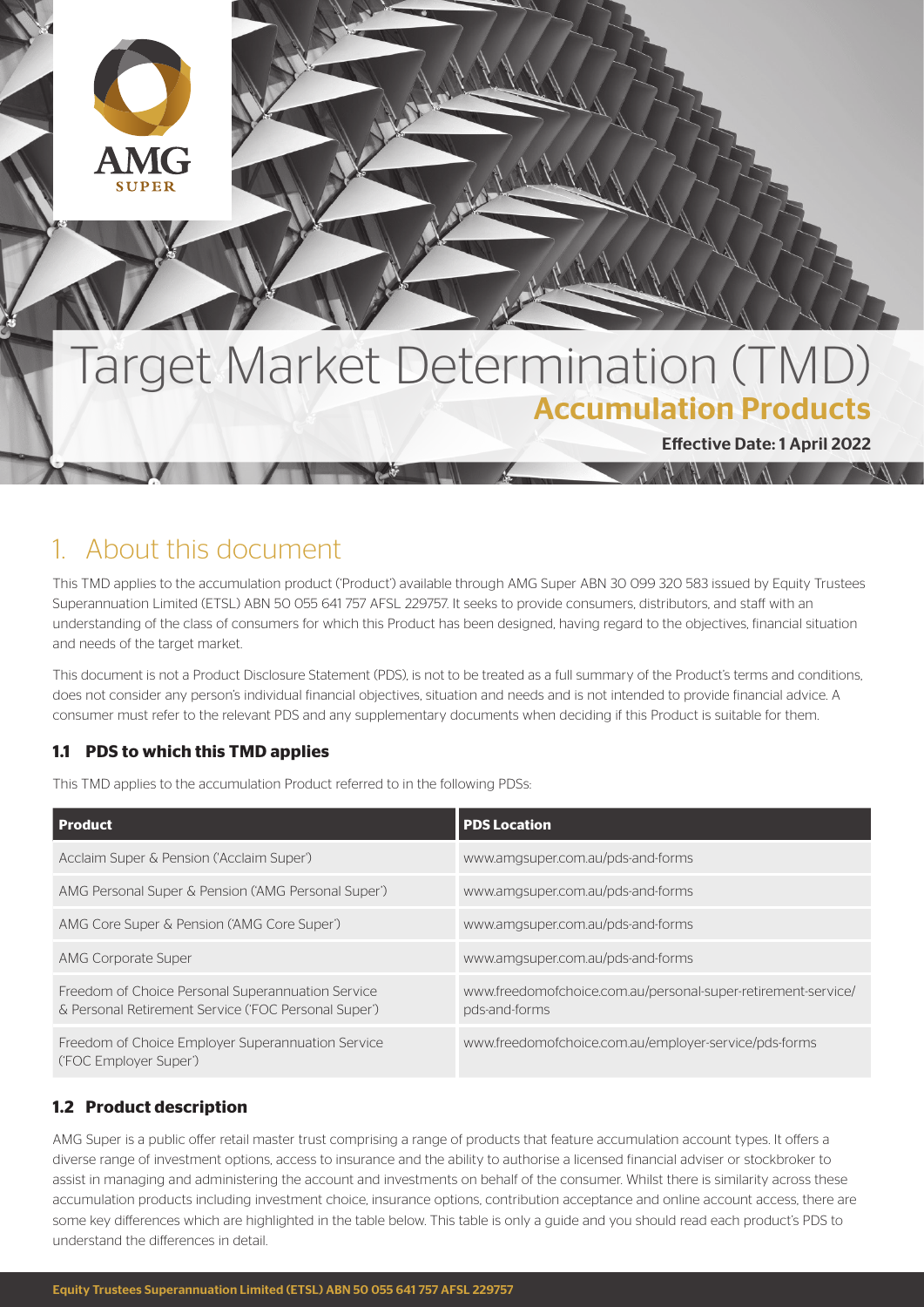| <b>Product features</b><br>& attributes             | <b>Acclaim Super</b> | <b>AMG Personal</b><br><b>Super</b> | AMG<br><b>Corporate</b><br><b>Super</b> | <b>AMG Core</b><br><b>Super</b> | <b>Freedom</b><br>of Choice<br><b>Personal</b><br><b>Super</b> | <b>Freedom</b><br>of Choice<br><b>Employer</b><br><b>Super</b> |
|-----------------------------------------------------|----------------------|-------------------------------------|-----------------------------------------|---------------------------------|----------------------------------------------------------------|----------------------------------------------------------------|
| <b>Investment options</b>                           |                      |                                     |                                         |                                 |                                                                |                                                                |
| AMG Multi-<br>manager options                       | $\checkmark$         | $\checkmark$                        | $\checkmark$                            | $\checkmark$                    | $\pmb{\times}$                                                 | $\pmb{\times}$                                                 |
| Single-manager<br>options                           | $\checkmark$         | $\checkmark$                        | $\checkmark$                            | $\pmb{\times}$                  | $\checkmark$                                                   | $\checkmark$                                                   |
| <b>ASX listed</b><br>securities                     | $\checkmark$         | $\checkmark$                        | $\checkmark$                            | $\pmb{\times}$                  | $\checkmark$                                                   | $\checkmark$                                                   |
| Term deposits                                       | $\checkmark$         | $\checkmark$                        | $\checkmark$                            | $\pmb{\times}$                  | $\checkmark$                                                   | $\checkmark$                                                   |
| <b>Insurance options</b>                            |                      |                                     |                                         |                                 |                                                                |                                                                |
| Death cover,<br>including terminal<br>illness cover | $\checkmark$         | $\checkmark$                        | $\checkmark$                            | $\checkmark$                    | $\checkmark$                                                   | $\checkmark$                                                   |
| Total & Permanent<br>Disablement (TPD)<br>cover     | $\checkmark$         | $\checkmark$                        | $\checkmark$                            | $\checkmark$                    | $\checkmark$                                                   | $\checkmark$                                                   |
| Income protection                                   | $\checkmark$         | $\checkmark$                        | $\checkmark$                            | $\checkmark$                    | $\checkmark$                                                   | $\checkmark$                                                   |
| Transfer of existing<br>cover                       | $\checkmark$         | $\checkmark$                        | $\checkmark$                            | $\checkmark$                    | $\checkmark$                                                   | $\checkmark$                                                   |
| Automatic<br>insurance                              | $\pmb{\times}$       | $\pmb{\times}$                      | ✓                                       | $\checkmark$                    | $\pmb{\times}$                                                 | $\checkmark$                                                   |
| External retail<br>insurance policy                 | $\checkmark$         | $\checkmark$                        | $\checkmark$                            | $\pmb{\times}$                  | $\checkmark$                                                   | $\checkmark$                                                   |
| <b>Contributions</b>                                |                      |                                     |                                         |                                 |                                                                |                                                                |
| Employer<br>contributions                           | $\checkmark$         | $\checkmark$                        | $\checkmark$                            | $\checkmark$                    | $\checkmark$                                                   | $\checkmark$                                                   |
| Member<br>contributions                             | $\checkmark$         | $\checkmark$                        | $\checkmark$                            | $\checkmark$                    | $\checkmark$                                                   | ✓                                                              |
| In Specie<br>contributions or<br>transfers          | $\checkmark$         | $\checkmark$                        | $\checkmark$                            | $\pmb{\times}$                  | $\checkmark$                                                   | $\checkmark$                                                   |
| <b>Member interactive account access</b>            |                      |                                     |                                         |                                 |                                                                |                                                                |
| Secure online<br>account                            | $\checkmark$         | $\checkmark$                        | $\checkmark$                            | $\checkmark$                    | $\checkmark$                                                   | $\checkmark$                                                   |

The accumulation Products issued from AMG Super are primarily distributed by financial advisers and stockbrokers. Select products may also be accessed directly or via participating employer groups. Refer to the section titled 'Distribution channels' for further information.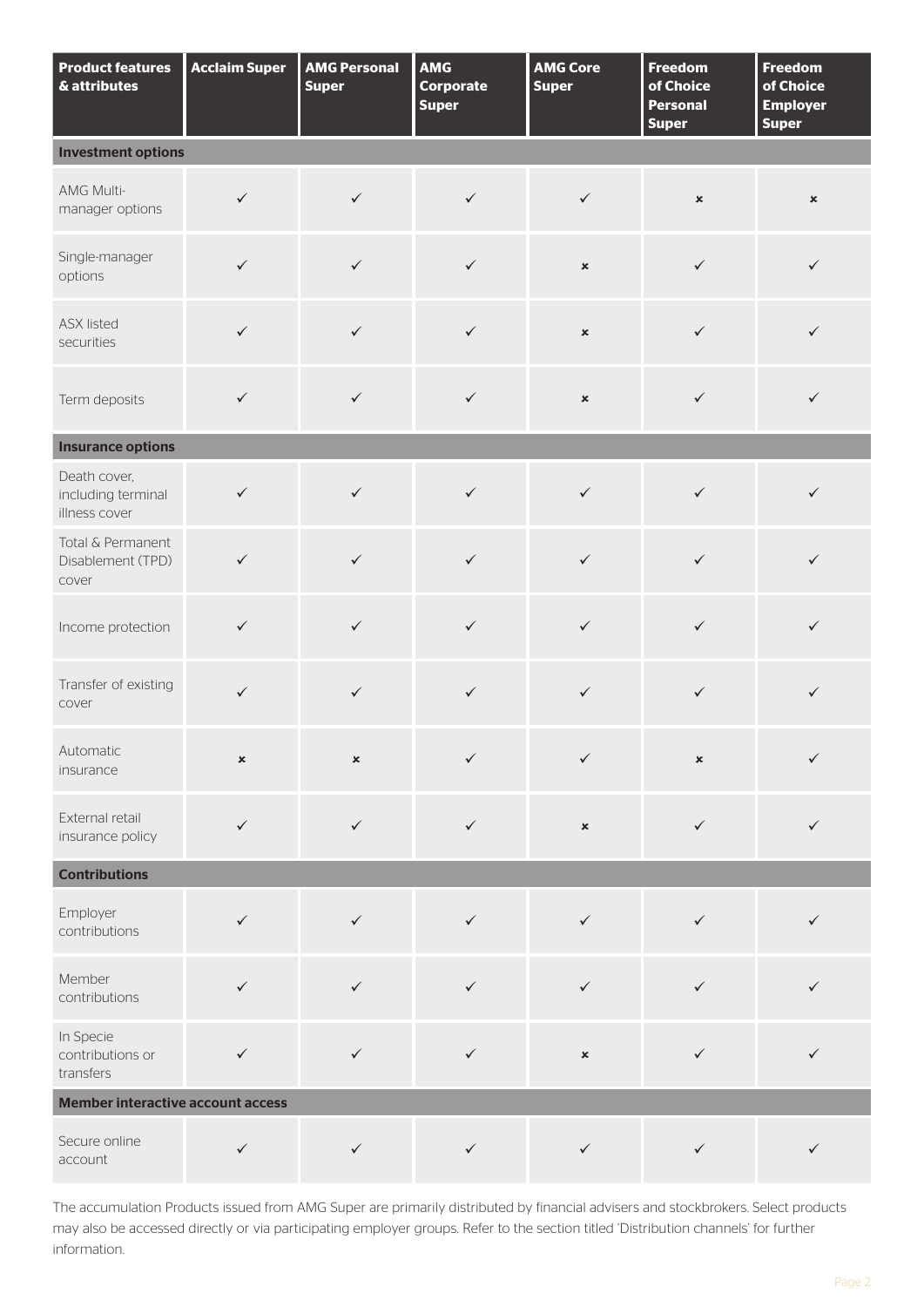# 2. Class of consumers that consitutes the target market

The target market for the Product is consumers wanting a superannuation product which provides investment and insurance choice to plan for retirement. The information in the following tables summarise the overall class of consumers that fall within the target market for the accumulation Products.

# **2.1 Investment objectives, financial situation and needs of the target market**

The following table is applicable to Products available through Acclaim Super, AMG Personal Super, Freedom of Choice Personal Super, AMG Corporate Super and Freedom of Choice Employer Super:

| <b>Consumer attributes</b>                               |                                 | <b>Target market suitability</b>                                                                                                                                                                                              |  |  |  |
|----------------------------------------------------------|---------------------------------|-------------------------------------------------------------------------------------------------------------------------------------------------------------------------------------------------------------------------------|--|--|--|
| <b>Primary investment objective</b>                      |                                 |                                                                                                                                                                                                                               |  |  |  |
| Capital Growth                                           | In target market                | The Product is suitable for consumers who want to<br>save for their retirement within the superannuation<br>environment. Due to legislative rules, any investments                                                            |  |  |  |
| Capital Preservation                                     | In target market                | including any income generated from those investments<br>generally cannot be withdrawn or extracted from the<br>Product. On that basis, the Product is not suitable for a<br>consumer that intends to receive regular income. |  |  |  |
| Capital Guaranteed                                       | Potentially in target market    | The Product offers a broad range of investment options<br>including (but not limited to) managed funds, listed                                                                                                                |  |  |  |
| Regular Income                                           | Not considered in target market | securities and term deposits. Therefore, this Product may<br>be suitable for consumers wanting choice and flexibility<br>on how their superannuation account balance is invested.                                             |  |  |  |
| Intended product use (% of total superannuation savings) |                                 |                                                                                                                                                                                                                               |  |  |  |
| Diversified solution (75-100%)                           | In target market                | The Product will typically suit a consumer that is<br>looking to invest most of their superannuation savings.<br>Consumers intending to invest only a portion of their                                                        |  |  |  |
| Core component (25-75%)                                  | In target market                | superannuation balance should consider the impact<br>of paying fees and/or insurance premiums to multiple<br>superannuation providers. There may be some                                                                      |  |  |  |
| Small allocation (0-25%)                                 | Potentially in target market    | instances where a small allocation is appropriate such<br>as maintaining an account for insurance purposes or<br>transitioning to retirement.                                                                                 |  |  |  |
| <b>Minimum investment timeframe</b>                      |                                 |                                                                                                                                                                                                                               |  |  |  |
| Short $(\leq 2 years)$                                   | Potentially in target market    | The Product is suitable for consumers who want to<br>save for their retirement within the superannuation<br>environment. Due to legislative rules, investments into                                                           |  |  |  |
| Medium $(≤ 8$ years)                                     | Potentially in target market    | accumulation accounts are generally for the long term.<br>There may be instances, for example, you are close to                                                                                                               |  |  |  |
| Long $(> 8$ years)                                       | In target market                | retirement age, where an investment into an accumulation<br>account is a short- or medium-term investment.                                                                                                                    |  |  |  |
| Risk (ability to bear loss) and return profile           |                                 |                                                                                                                                                                                                                               |  |  |  |
| Very high                                                | In target market                | Most investment options available through the Product<br>are rated as Medium, High or Very High risk. Given that a                                                                                                            |  |  |  |
| High                                                     | In target market                | consumer has the flexibility of choosing from a range of<br>investment options, the consumer's investment selection<br>and investment strategy can be adjusted to suit their                                                  |  |  |  |
| Medium                                                   | In target market                | overall risk profile. Consumers should refer to the PDS<br>relevant to their accumulation account which will contain                                                                                                          |  |  |  |
| Low                                                      | Potentially in target market    | further information on the risks for each of the options<br>available through the Products.                                                                                                                                   |  |  |  |
| Minimum timeframe to request withdrawals                 |                                 |                                                                                                                                                                                                                               |  |  |  |
| Daily                                                    | Not considered in target market | Due to legislative rules, consumers can only access their<br>accumulation account balance in limited circumstances.                                                                                                           |  |  |  |
| Weekly                                                   | Not considered in target market |                                                                                                                                                                                                                               |  |  |  |
| Monthly                                                  | Not considered in target market |                                                                                                                                                                                                                               |  |  |  |
| Quarterly                                                | Not considered in target market |                                                                                                                                                                                                                               |  |  |  |
| Annually                                                 | Not considered in target market |                                                                                                                                                                                                                               |  |  |  |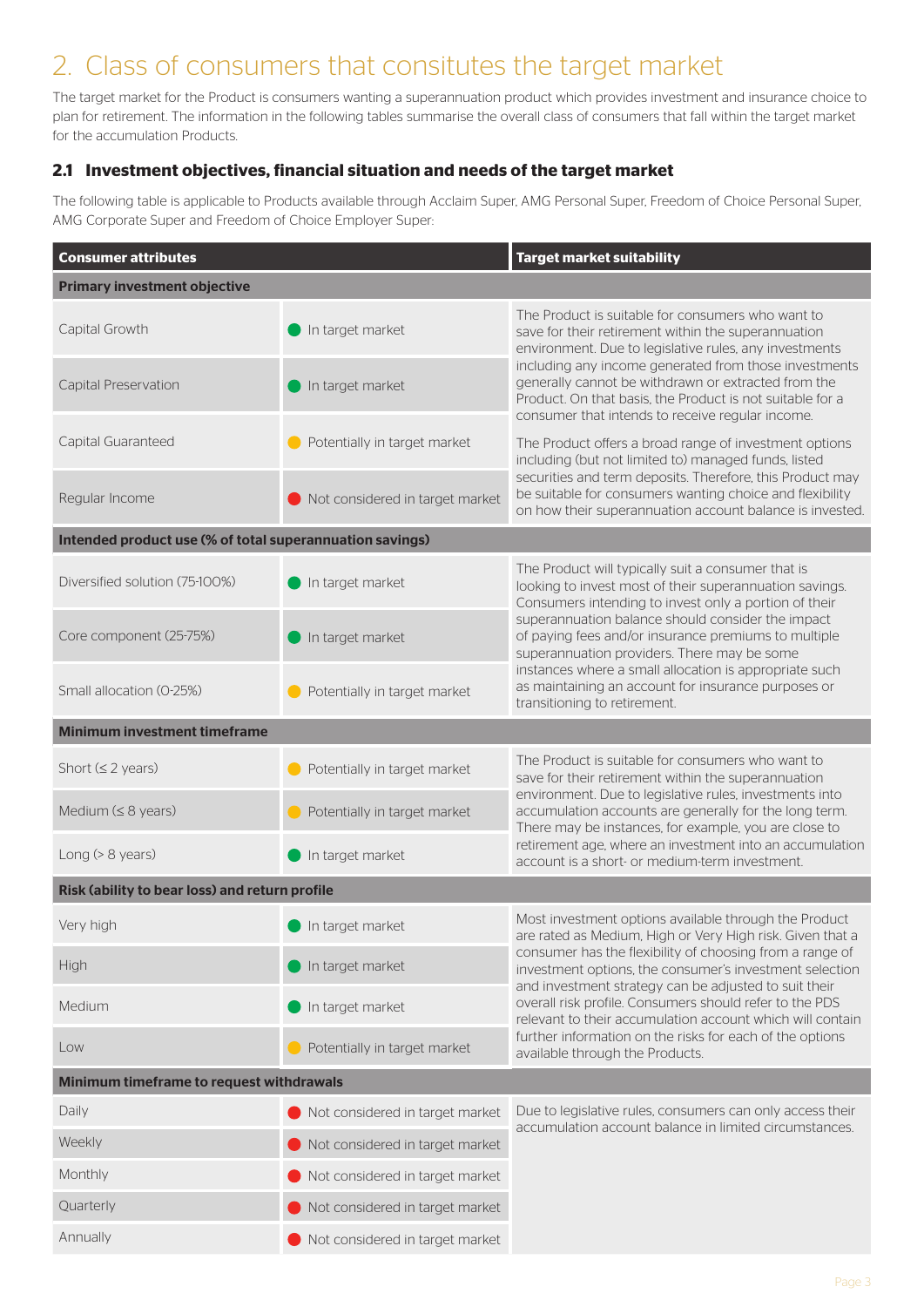The following table is applicable to Products available through AMG Core Super:

| <b>Consumer attributes</b>                               |                                 | <b>Target market suitability</b>                                                                                                                                              |  |  |  |
|----------------------------------------------------------|---------------------------------|-------------------------------------------------------------------------------------------------------------------------------------------------------------------------------|--|--|--|
| <b>Primary investment objective</b>                      |                                 |                                                                                                                                                                               |  |  |  |
| Capital Growth                                           | In target market                | The Product is suitable for consumers who want to<br>save for their retirement within the superannuation<br>environment. Due to legislative rules, any investments            |  |  |  |
| Capital Preservation                                     | Potentially in target market    | including any income generated from those investments<br>generally cannot be withdrawn or extracted from the<br>Product. On that basis, the Product is not suitable for a     |  |  |  |
| Capital Guaranteed                                       | Not considered in target market | consumer that intends to receive regular income.<br>The Product offers a range of AMG multi-manager                                                                           |  |  |  |
| Regular Income                                           | Not considered in target market | options. The Product does not offer capital guaranteed<br>investment options, however there are limited capital<br>preservation options available.                            |  |  |  |
| Intended product use (% of total superannuation savings) |                                 |                                                                                                                                                                               |  |  |  |
| Diversified solution (75-100%)                           | In target market                | The Product will typically suit a consumer looking to<br>invest most of their superannuation savings. Consumers<br>intending to invest only a portion of their superannuation |  |  |  |
| Core component (25-75%)                                  | In target market                | balance should consider the impact of paying fees and/<br>or insurance premiums to multiple superannuation<br>providers. There may be some instances where a small            |  |  |  |
| Small allocation (0-25%)                                 | Potentially in target market    | allocation is appropriate such as maintaining an account<br>for insurance purposes or transitioning to retirement.                                                            |  |  |  |
| <b>Minimum investment timeframe</b>                      |                                 |                                                                                                                                                                               |  |  |  |
| Short $(\leq 2 \text{ years})$                           | Potentially in target market    | The Product is suitable for consumers who want to<br>save for their retirement within the superannuation                                                                      |  |  |  |
| Medium $(≤ 8$ years)                                     | Potentially in target market    | environment. Due to legislative rules, investments into<br>accumulation are generally for the long term. There may<br>be instances, for example, you are close to retirement  |  |  |  |
| Long $(> 8$ years)                                       | In target market                | age, where an investment into an accumulation account<br>is a short- or medium-term investment.                                                                               |  |  |  |
| Risk (ability to bear loss) and return profile           |                                 |                                                                                                                                                                               |  |  |  |
| Very high                                                | In target market                | Most investment options available through the Product<br>are rated as Medium, High or Very High risk. Given that a                                                            |  |  |  |
| <b>High</b>                                              | In target market                | consumer has the flexibility of choosing from a range of<br>investment options, the consumer's investment selection<br>and investment strategy can be adjusted to suit their  |  |  |  |
| Medium                                                   | In target market                | overall risk profile. Consumers should refer to the PDS<br>relevant to their accumulation product which will contain                                                          |  |  |  |
| Low                                                      | Potentially in target market    | further information on the risks for each of the options<br>available through the Products.                                                                                   |  |  |  |
| Minimum timeframe to request withdrawals                 |                                 |                                                                                                                                                                               |  |  |  |
| Daily                                                    | Not considered in target market | Due to legislative rules, consumers can only access their<br>accumulation account balance in limited circumstances.                                                           |  |  |  |
| Weekly                                                   | Not considered in target market |                                                                                                                                                                               |  |  |  |
| Monthly                                                  | Not considered in target market |                                                                                                                                                                               |  |  |  |
| Quarterly                                                | Not considered in target market |                                                                                                                                                                               |  |  |  |
| Annually                                                 | Not considered in target market |                                                                                                                                                                               |  |  |  |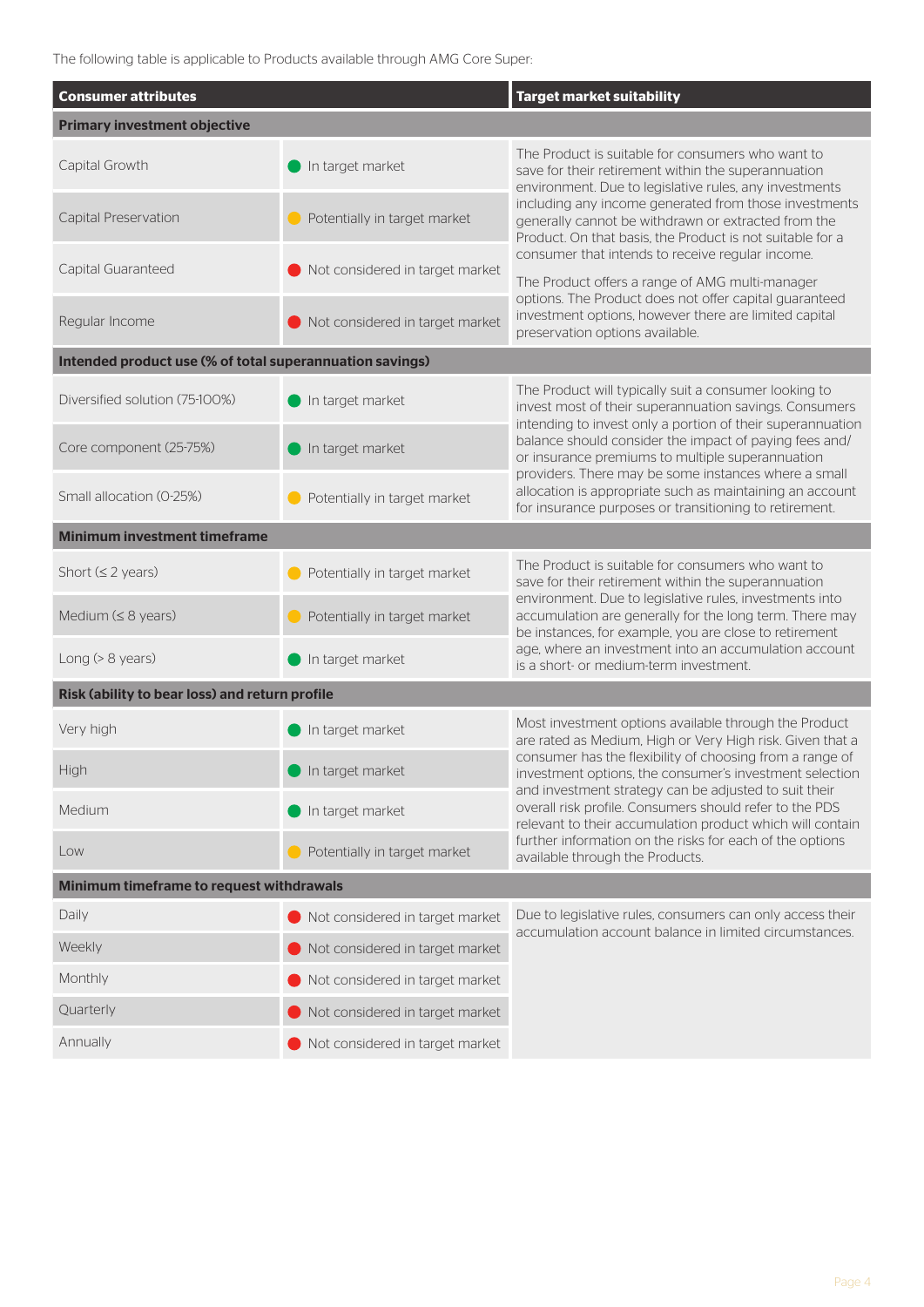## **2.2 Insurance objectives of the target market**

The following table is applicable to Products available through Acclaim Super, AMG Personal Super, Freedom of Choice Personal Super, AMG Corporate Super, AMG Core Super and Freedom of Choice Employer Super:

| <b>Consumer attributes</b>                                                         |                                 | Target market suitability                                                                                                                                           |  |  |
|------------------------------------------------------------------------------------|---------------------------------|---------------------------------------------------------------------------------------------------------------------------------------------------------------------|--|--|
| Insurance cover in the event of<br>death or terminal illness                       | In target market                | Death cover may be suitable for a consumer that wants a<br>lump sum benefit if they die or suffer a terminal illness.                                               |  |  |
| Insurance cover in the event of<br>total and permanent disability                  | $\blacksquare$ In target market | Total and Permanent Disablement (TPD) cover may be<br>suitable for a consumer that wants a lump sum benefit<br>should they become totally and permanently disabled. |  |  |
| Insurance cover in the event of<br>temporary or permanent disability<br>or illness | $\blacksquare$ In target market | Income protection cover may be suitable for a consumer<br>that wants a monthly benefit paid in arrears if they<br>become temporarily disabled.                      |  |  |

NOTE: Insurance may not be suitable for certain excluded occupations. You should refer to the relevant PDS for further detail.

### **2.3 Consistency between target market and the product**

The trustee considers that the Product is likely to be consistent with the likely objectives, financial situation and needs of consumers within the target market. This is based on an analysis of the key terms, features and attributes of the Product and a finding that these are consistent with the identified class of consumers.

# 3. How this product is to be distributed

#### Distribution channels

The Product is designed to be distributed through the following means:

- Financial advisers
- Stockbrokers
- Participating employers; and
- Direct to consumers.

Direct consumers who choose not to appoint a financial adviser can access the Products. A direct consumer will not however have the benefit of the adviser's professional assistance in selecting investment and insurance options.

| <b>Product features</b><br>& attributes | <b>Acclaim Super</b> | <b>AMG Personal</b><br><b>Super</b> | <b>AMG</b><br><b>Corporate</b><br><b>Super</b> | <b>AMG Core</b><br><b>Super</b> | <b>Freedom</b><br>of Choice<br><b>Personal</b><br><b>Super</b> | Freedom<br>of Choice<br><b>Employer</b><br><b>Super</b> |
|-----------------------------------------|----------------------|-------------------------------------|------------------------------------------------|---------------------------------|----------------------------------------------------------------|---------------------------------------------------------|
| <b>Direct</b>                           |                      |                                     |                                                | ✓                               |                                                                |                                                         |
| Financial advisers                      |                      |                                     |                                                | ✓                               |                                                                |                                                         |
| Stockbrokers                            | ✓                    | $\checkmark$                        |                                                | $\boldsymbol{\mathsf{x}}$       | $\mathbf x$                                                    | $\boldsymbol{\mathsf{x}}$                               |
| Participating<br>employers              | $\mathbf x$          | $\mathbf x$                         |                                                |                                 | $\mathbf x$                                                    |                                                         |

# **3.1 Distribution conditions**

The Product should only be distributed under the following circumstances:

- Where the consumer is a resident in Australia and is eligible to contribute to or consolidate their superannuation account; and
	- Where a consumer is applying for insurance cover, they must:
		- Meet the age, employment and residency requirements outlined in the PDS; and
		- Be in an eligible occupation category for the type of insurance cover being applied for.

Distributors must also ensure that they comply with all regulatory provisions relating to financial products including but not limited to the provision of financial advice, anti-hawking provisions and other legislative requirements within the Corporations Act and other relevant laws.

Apart from eligibility to join AMG Super through an employer group, the Trustee has not identified any circumstances where distribution of the Product would be restricted if the above conditions are met.